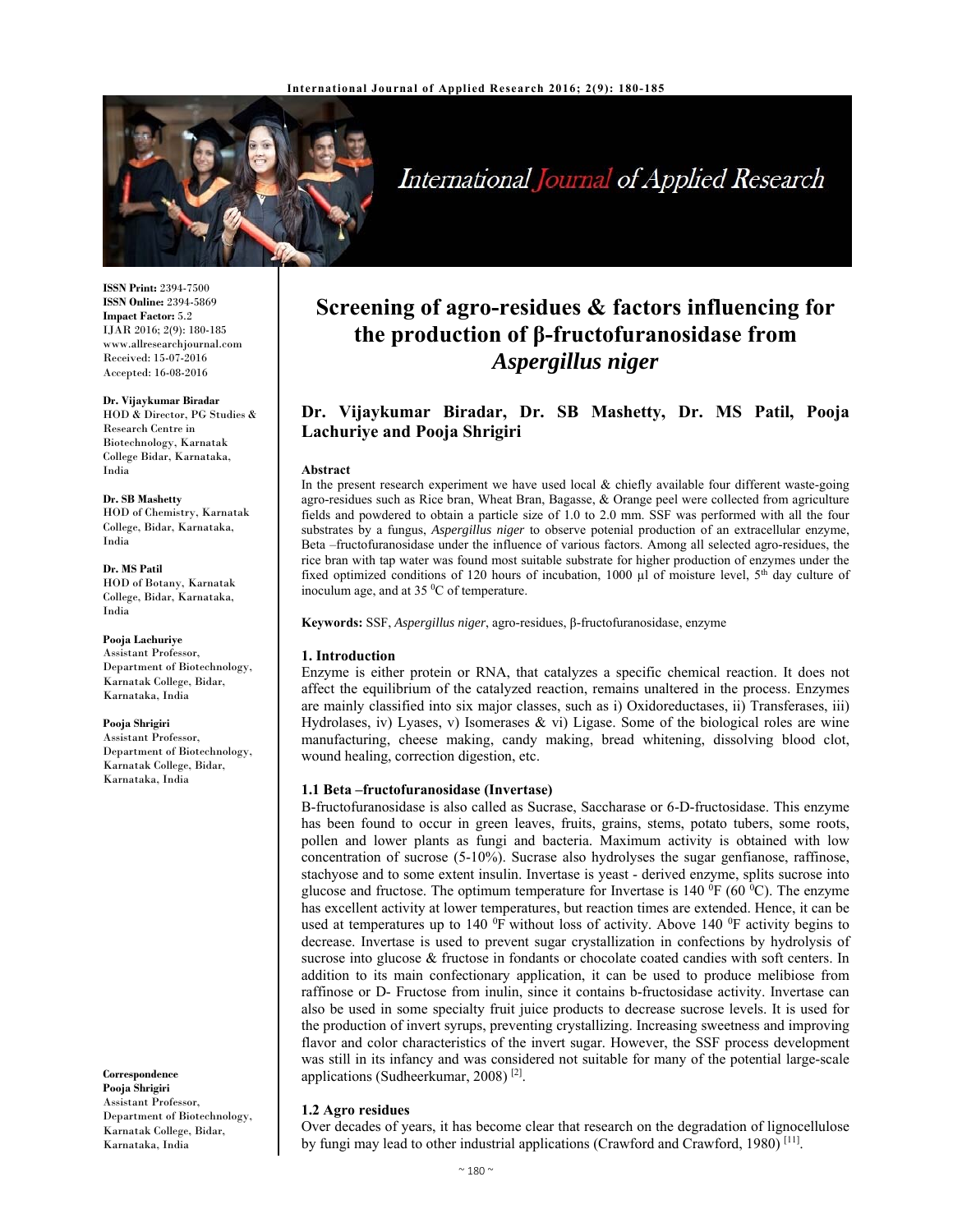Using of agroindustrial residues as substrates in SSF processes provides an alternative avenue and value-addition to these otherwise under- or not-utilized residues (Dayanne *et al*., 2012) [12]. Agro-residue is the most potential fiber resource, which is helpful to sustainable development of composite industries. It is used as substrate for the production of various enzymes. These residues not only have cheap source of nutrients for fermentation to produce enymes but use of their waste-going nutrients can overcome the use of a synthetic medium which are very expensive and uneconomical. So they need to be replaced with more economically available agricultural and industrial byproducts, as they are considered to be good substrates for SSF to produce enzymes (Rajshree & Rajni, 2016).

#### **1.3 Solid-state fermentation (SSF)**

Solid-state fermentation (SSF) is defined as the growth of microbes without free flowing aqueous phase (Bhargav e. al., 2008) [9]. Recent years solid-state fermentation (SSF) technique has been developed and used more extensively. It has advantages over other fermenation processes like simple technique, low capital investment, cheaper production of enzyme having better physiochemical properties, lower levels of catabolite repression and better product recovery (Baysal, *et al*., 2003) [5]. The term solid-state fermentation (SSF) denotes cultivation of microorganism on solid, moist substrates in the absence of an aqueous phase, that is, at average water activity (Dayanne *et al.*, 2012)<sup>[12]</sup>. SSF is a process during which microorganisms are cultivated in the presence of a liquid phase at maximal substrate concentrations or on inert carriers. SSF holds tremendous potential for the production of enzymes. lt can be of special interest in those processes where the crude fermented product may be used directly as the enzyme source. A large number of microorganisms, including bacteria, yeast and fungi produce different groups of enzymes. However, selection of a particular strain, however, remains a tedious task, especially when commercially competent enzyme yields are to be achieved. Fungi and yeast were termed as suitable microorganisms for SSF, whereas bacteria have been considered unsuitable (Chinn *et al*., 2007) [13]. It has been reported that a strain of *Aspergillus niger* produce about 19 types of enzymes (Ashok *et al*. The selection of a suitable strain for the required purpose depends upon a number of factors, in particular upon the nature of the substrate and environmental conditions. Agro–industrial residues are generally considered as the best substrates for the SSF processes (Kunamneni, et al., 2005)<sup>[5]</sup> and use of SSF for the production of enzymes is no exception to that. A number of such substrates have been employed for the cultivation of microorganisms to produce enzymes. Some of the substrates such as sugar cane, bagasse, wheat bran, rice bran, maize bran, gram bran, wheat straw, rice straw, rice husk etc., can be used for SSF. However, the selection of a substrate for enzyme production in a SSF process depends upon several factors, mainly related with cost and availability of the substrate, and thus may involve screening of several agro-industrial residues. In a SSF process, the solid substrate not only supplies the nutrients to the microbial culture growing in it, but also serves as an anchorage for the cells. The substrate that provides all the needed nutrients to the microorganisms growing in it should be considered as the ideal substrate. However, some of the nutrients may be available in sub-optimal concentrations, or

even absent in the substrates in such cases, it would become necessary to supplement them externally with these. It has also been a practice to pre-treat (chemically or mechanically) some of the substrates before using in SSF processes (e.g. lingo–cellulose), thereby making them more easily accessible for microbial growth.

Among the several factors that are important for microbial growth and enzyme production using a particular substrate, particle size and moisture level/water activity are the most critical. Generally, smaller substrate particles provide larger surface area for microbial attack and, thus, are a desirable factor. However, too small a substrate particle may result in substrate agumulation, which may interfere with microbial respiration/ aeration, and therefore result in poor growth. In contrast, larger particles provide better respiration/ aeration efficiency (due to increased inter – particle space), but provide limited surface for microbial attack. This necessitates a compromised particle size for a particular process. Different types of fomenters (bioreactors) have been employed for various purposes in SSF systems. Laboratory studies are generally carried out in tray–drum or deep–rough type fomenters. The development of a simple and practical fomenter with automation is yet to be achieved for the SSF processes.

#### **1.4** *Aspergillus niger*

| Kingdom       |                      | Plantae         |
|---------------|----------------------|-----------------|
| Division      | $\ddot{\phantom{0}}$ | Mycota          |
| Sub- Division | $\ddot{\cdot}$       | Eumycotina      |
| Class         | $\ddot{\cdot}$       | Ascomycetes     |
| Sub- Class    | $\ddot{\phantom{0}}$ | Euascomycetidae |
| Series        | $\mathcal{L}$        | Plectomycetes   |
| Order         |                      | Eurotiales      |
| Family        |                      | Eurotiaceae     |
| Genus         | $\ddot{\phantom{0}}$ | Aspergillus     |
| Species       |                      | niger           |
|               |                      |                 |

*Aspergillus niger* is a fungus and one of the most common species of the genus Aspergillus. It causes a disease called black mold on certain fruits and vegetables such as grapes, onions, and peanuts, and is a common contaminant of food. It is ubiquitous in soil. Many useful enzymes are produced using industrial fermentation of *Aspergillus niger.* The processes provide extracellular fungal enzymes and have been the basis to initiate the microbial enzymes production by SSF in industrial environment (Sudhirkumar *et al*., 2008) [2] *Aspergillus niger* fermentation is "generally regarded as safe" by the United States Food and Drug Administration. In 2006 it was reported that a secreted RNase produced by *Aspergillus niger* called actibind has antiangiogenic and anticarciogenic characteristics. It is also cultured for the extraction of the enzymes glucose oxidase and Alpha– galactosidase. It is less likely to cause human disease than other Aspergillus species, but if large amounts of spores are inhaled, a serious lung disease, aspergillosis can occur. *Aspergillus niger* is a fungal strain propagated on potato dextrose agar medium (PDA) at 30  $^{\circ}$ C and maintained at 4  $^{\circ}$ C Therefore, the main objectives of present research <sup>0</sup>C. Therefore, the main objectives of present research experiment were, screening of chiefly & cheaply available raw agro–residues as suitable substrate for maximum production & activities of enzyme, β–fructofuranosidase of *Aspergillus niger* & to minimize agro-organic wastes to prevent environmental pollution.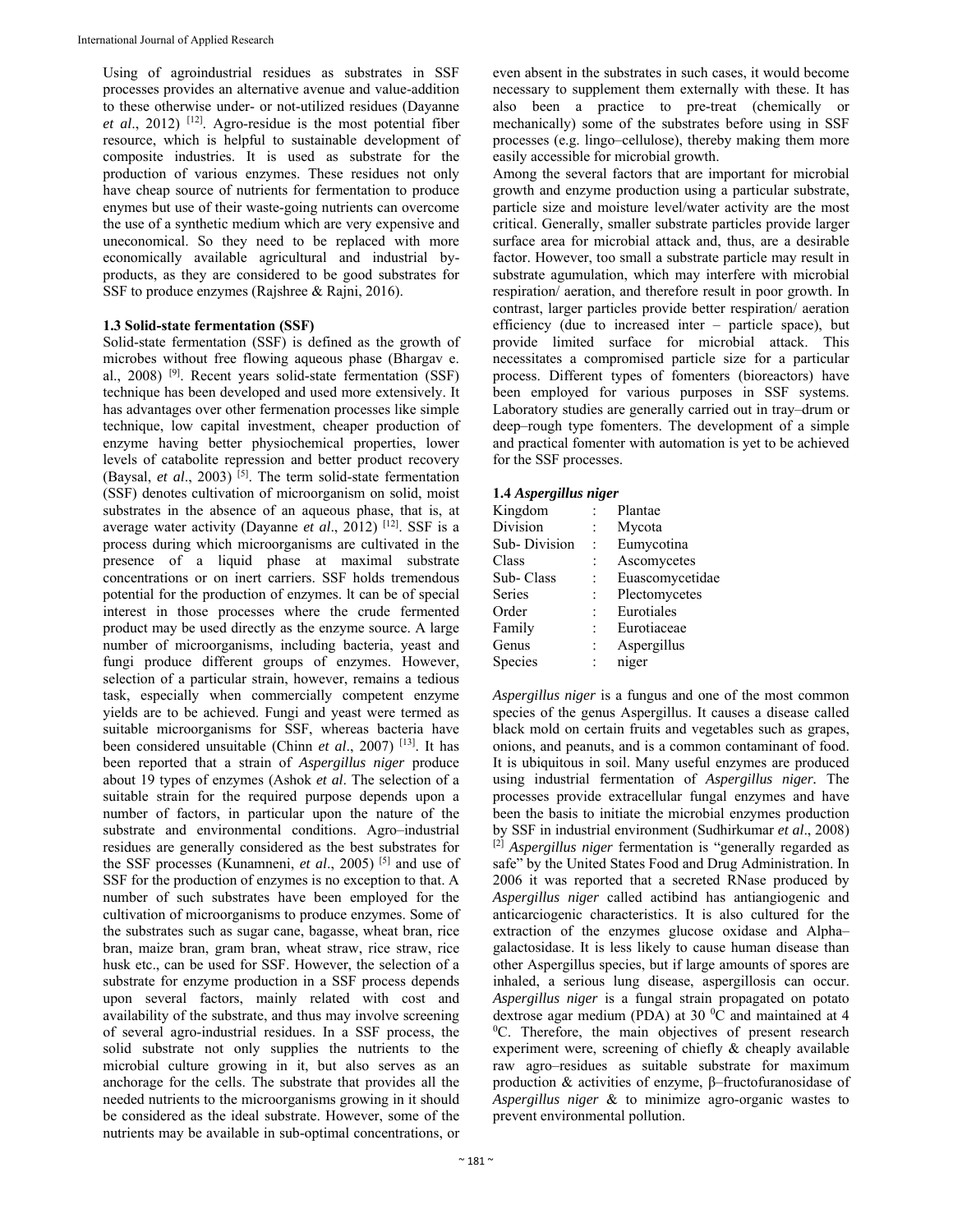#### **2. Materials & Methods**

# **2.1 Substrate used in SSF**

Since different agro-residues have varied quanto-quality of nutrients, they can be used as substrate for *A. niger* in the SSF to induce production of varied degree of enzymes. Hence, four different locally & chiefly available agro residues such as Rice bran, Wheat Bran, Bagasse, & Orange peel were collected from agriculture fields of Bidar and powdered to obtain a particle size of 1.0 to 2.0 mm. SSF was performed with all the four substrates and their enzyme production was checked by assay.

**2.2 Spore collection:** The spore form of *Apergillus niger* collected from Department of soil testing, Agriculure Research Centre, Janawada, District Bidar. They where subcultured on PDA medium.

**2.3 Preparation of potato dextrose agar (PDA):** 200gms of Potato & 20gms of dextrose were dissolved in distilled water and made to the final volume 1000 ml while adjusting the pH of 7.0. Then 20gm of agar was added, sterilized by autoclave to get clear solution.

| <b>Constituents</b> | gms / ltr |
|---------------------|-----------|
| Potato              | 200       |
| Dextrose            | 20        |
| Agar                | 20        |
| Distilled water     | $1000$ ml |
|                     |           |

**2.4 Sodium acetate buffer (0.05 m):** 4.1gms of sodium acetate dissolved in 2.88ml of acetic acid, then final volume of 1000ml was made by distilled water to get 0.05M sodium acetate buffer and pH was adjusted to 5.

**2.5 Slant preparation:** 5ml of PDA medium was poured into the test tube and allowed it to solidify. Then, *Aspergillus niger was inoculated into it* and kept it 3 days for incubation at  $37 \,^0C$ .

**2.5 Preparation of spore suspension:** 5ml of sterilized normal saline (0.85% NaCl) added to the test tube slant containing cultures of *Aspergillus niger* to prepare spore suspension.

|        |  | 2.6 Preparation of solid-state fermentation (SSF) |  |
|--------|--|---------------------------------------------------|--|
| medium |  |                                                   |  |

| <b>Constituents</b>             | gms/Lt  |
|---------------------------------|---------|
| $(NH4)2 SO4$                    | 45      |
| KH <sub>2</sub> PO <sub>4</sub> | 23      |
| Fe SO <sub>44</sub>             |         |
| $Mg$ SO <sub>4</sub>            | 0.1     |
| Sucrose                         | 50      |
| Urea                            | 11      |
| Yeast extract                   |         |
| Distilled water                 | 1000 ml |
|                                 |         |

All the above constituents were dissolved into distilled water & made the final volume to 1000ml by adjusting the pH at 5.

**2.7 Preparation of DNS:** 1gm of DNS, 30gms of sodium potassium tartarate & 1.6gm of NaOH dissolved in 100 ml of distilled water.

**2.8 Preparation of standard sucrose solution & curve**  100 mg of sucrose is dissolved in 100 ml of distilled water.

| S. No | Std. sucrose (ml) | Distilled water (ml) | <b>i</b><br>-      | DNS(ml) | ter<br>ಷ                       | Distilled water (ml) | <b>Optical Density</b><br>at $545$ (nm) |
|-------|-------------------|----------------------|--------------------|---------|--------------------------------|----------------------|-----------------------------------------|
|       |                   |                      | త<br>∼             |         | 60                             |                      | 0.08                                    |
|       | 0.2               | v.o                  | $\sim$<br>- -<br>ä |         | .⊟<br>$\overline{\phantom{0}}$ |                      | 0.15                                    |
|       | 0.4               | J.O                  | ഉ                  |         | ≏                              |                      | 0.25                                    |
|       | 0.6               | J.4                  | ದಾ                 |         | .Ξ                             |                      | 0.34                                    |
|       | $_{0.8}$          |                      | Ë<br>ت             |         | ဥ္<br>ω                        |                      | 0.43                                    |
|       | I.U               |                      | 드                  |         | ×                              |                      | 0.51                                    |

**2.9 Method of solid-state fermentation:** 5gm of substrate & 5gm of SSF medium were mixed well, Then, plugged with cotton and autoclaved at 121 <sup>0</sup>C for 20minues at 15lb pressure. 0.5 ml of spore suspension inoculated asepectically into the conical flask containing autoclaved medium. The conical flask was kept for 3 days incubation at 37 0 C, and then 25 ml of sodium acetate was added as buffer. The conical flask was kept on shaking incubator for 1hour at 150 rpm for homogenous mixing. Then, the solution was filtered using masculine cloth. This filtrate (as crude enzyme) is used for enzyme assay.

#### **2.10 enzyme assay by DNS method**

| Enzyme<br>(ml) | <b>Sucrose</b><br>(ml) | - 특<br>$\sim$<br>둅<br>₩<br>æ | DNS<br>(ml) | <b>Distilled</b><br>water (ml) | $\lim_{g}$<br>÷.<br>ē<br>'ਰ | <b>Distilled water</b><br>(ml) | <b>O.D.</b><br>545nm) |
|----------------|------------------------|------------------------------|-------------|--------------------------------|-----------------------------|--------------------------------|-----------------------|
| ∪.⊥            |                        | $\bullet$<br>ഉ<br>-          |             | υ.                             | Ξ<br>.Ξ<br>ء<br>ದ<br>8      |                                | 0.65                  |
| v. 1           | ∪.∠                    | ত<br>ä<br>≏                  |             | v.                             | ≏<br>.Ξ<br>◓<br>-           |                                | 0.68                  |
| v. 1           | 0.4                    | ⊷<br>౿<br>پ                  |             | ν.,                            | eep<br>의<br>≂               |                                | 0.66                  |
|                |                        | Ξ<br>6                       |             | ∪.∪                            | ⊻                           |                                |                       |

0.1ml of enzyme extract was taken into each of 4 test tubes and 0.2 ml of sucrose to  $1^{st}$  &  $2^{nd}$  test tubes and 0.4ml in last 2 test tubes. They were ncubated at  $37 \text{ °C}$  for 10 minutes. 0.1ml of DNS added to each of 4 tubes & finally distilled water was to all tubes to make total volume of 2 ml. Then they were incubated in boiling water bath for 10minutes.

Again 8 ml of distilled water added to each of all test tubes before measurement of optical density at 545nm.

The sucrose is hydrolysed into glucose and fructose by the enzyme present in the crude mixture. Sucrose is usually digested by the enzyme Beta–fructofuranosidase. It, when measured under spectrophotometer for its absorbance gives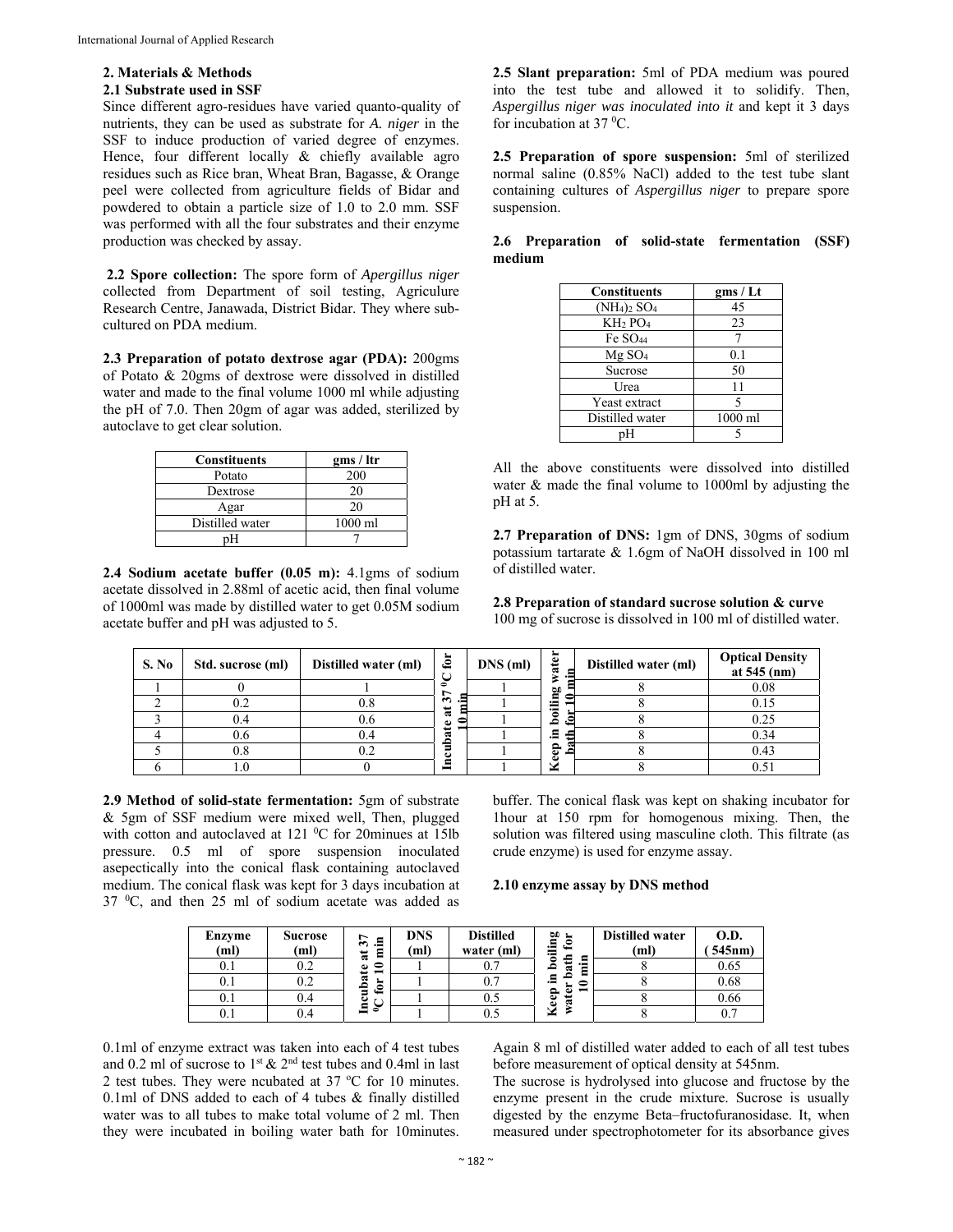readings, indicating that the crude mixture of enzymes contains the enzyme, Beta fructofuranosidase which is responsible for digestion of sucrose. Hence it is concluded based on action of Beta – fructofuranosidase present in the crude mixture of enzyme on sucrose substrate. The enzyme activity in fermented substrate was calculated using following method.

**Activity** =  $\mu$ gm of maltose liberated x 2 x dilution factor. Mol. wt. of maltose x incubation time

## **3. Results & Discussions**

| <b>Table 1:</b> Various substrates used for fermentation by <i>Aspergillus niger &amp;</i> its enzyme activity |  |  |
|----------------------------------------------------------------------------------------------------------------|--|--|
|                                                                                                                |  |  |

| S. No | <b>Substrate</b>                      | Conc. $(\mu \text{g}m/lt)$ | Activity (µmol/ml/min) |
|-------|---------------------------------------|----------------------------|------------------------|
|       | $Bagasse + Tap water$                 | 1410                       | 0.824                  |
| 2     | Orange peel $+$ Bagasse $+$ Tap water | 840                        | 0.491                  |
|       | Bagasse + Orange peel + Medium        | 1120                       | 0.654                  |
|       | Rice bran+ Medium                     | 1340                       | 0.783                  |
|       | Wheat $bran + Tap$ water              | 1460                       | 0.850                  |
|       | Rice bran $+$ Tap water               | 1560                       | 0.912                  |



**Fig 1:** Agroresidues with sucrose concentration & enzyme activity

The production of the enzyme beta fructofuranosidase is achieved with all selected agro- residues as substrates for fermentation, however, its rate of production & activity varied with substrates (table 1 & fig. 1) as these were having different quanto-quality of nutrients. Type of medium also affects on the screening of agro – residues for fermentation (Rajshree & Rajni, 2011)  $^{[3]}$ . It was observed that the production of enzyme was higher in tap water that in SSF, when used as medium along with agro-residues. Fermentations done with substrates in different combinations (wheat bran, rice bran, bagasse and orange peel were used either alone or in combinations) shown different activities. Among all selected agro-residues, Rice bran was found to be a good substrate for the production of Beta- fructofuranosidase. Further, the production of the enzyme was found to be higher in Rice bran with tap water than with SSF when used as medium. Beta – fructofuranosidase production is best achieved at 35  $\mathrm{^0C}$  with moisture level of 1000 μlt and inoculum age of  $5<sup>th</sup>$  day and incubation period of 120 hours.

# **3.1 Factors affecting on screening of agro-residues for the activity of fungus & production of enzymes**

There are different factors such as temperature, dilution, type of medium, time of incubation, substrate, age of inoculum etc., affect on screening of agro-residues for the activity of *A. niger* & its enzyme production.

# **3.1.1 Temperature**

Temperature and pH are known to be important parameters in the production of enzymes hence, the thermal stability of the enzyme, which is a function of the exposure time, must also be taken into account (Rajshree & Rajni, 2011) [3]. Therefore, temperature is one of the mojor factors affected

on screening of agro–residues. It has played crucial role on the activity of enzyme. Usually the fermentation carried out at optimum temperature of microorganism favors greater metabolic activity and *Aspergillus niger* has shown its maximum activity at temperature 35 °C (table 2 & fig.2).

**Table 2:** Affect of temperature on the activity of enzyme

| Temperature $(^0C)$ | Activity $(\mu M/min/ml)$ |
|---------------------|---------------------------|
|                     | 0.41                      |
| 35                  | 0.82                      |
|                     | 0.63                      |
|                     | 0.43                      |
|                     | 0.38                      |
|                     | በ 35                      |



**Fig 2:** Effect of temperature on the production of enzyme in Rice bran + Tap water.

#### **3.1.2 Inoculum age**

Fermentation carried out with different aged cultures has shown varied activity (table  $3 \&$  fig. 3), when fermentation carried out on 1<sup>st</sup> day culture has shown least activity and considerably activity increased up to the culture of  $5<sup>th</sup>$ day, and 5<sup>th</sup> day culture has shown maximum activity. Beyond 5<sup>th</sup> day age culture, the activity decreased with increase in age.

**Table 3:** Affect of age of inoculum on the activity of enzyme

| Age of inoculum (Days) | Activity (μmol/ml/min.) |
|------------------------|-------------------------|
|                        | 0.05                    |
|                        | 0.10                    |
|                        | 0.15                    |
|                        | 0.20                    |
|                        | 0.18                    |
|                        | በ 15                    |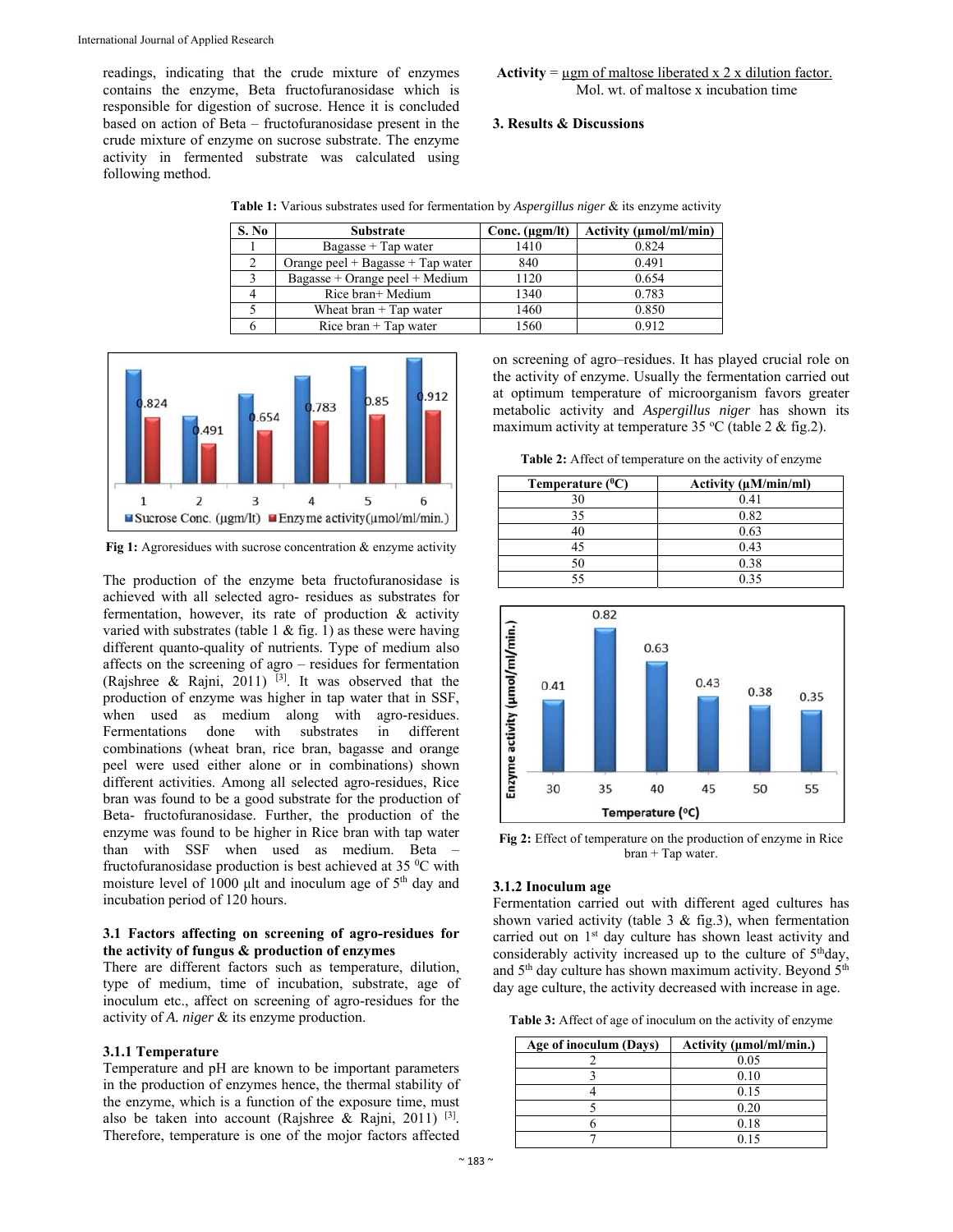

**Fig 3:** Affect of inoculum age on the production of enzyme in Rice bran + Tap water.

Lower inoculum age results in a lower number of cells in the production medium. This requires a longer time to grow to an optimum number to utilize the substrate and form the desired product (Kashyap, *et al*., 2002) [8]. Whereas, Anto *et al.* (2006)<sup>[1]</sup>, have reported that increase in inoculum size adversely affected the enzyme production.

#### **3.1.3 Moisture level**

Fermentation carried out at different moisture level has shown significantly varied affects table  $4 \&$  fig.4). It was seen that, fermentation of substrate with moisture level of 1000μlt has maximum activity than other level of moisture. Further it was also observed that raise & less in moisture level of substrate has decreased the activity of fungi, it may be due to lower

**Table 4:** Affect of moisture level on the activity of enzyme

| Moisture level (µlitre) | Activity (µmol/ml/min.) |
|-------------------------|-------------------------|
| 500                     | 0.05                    |
| 1000                    | 0.30                    |
| 1500                    | 0.20                    |
| 2000                    | 0.25                    |
| 2500                    | 0.15                    |
| 3000                    | 0.10                    |



**Fig 4:** Affect of moisture level on the production of enzyme in Rice bran + Tap water

moisture content causes reduction in solubility of the nutrients of the substrate, low degree of swelling and high water tension as reported by Balkan & Ertan (2007) [6], and higher moisture levels can cause a reduction in enzyme yield due to steric hindrance of the growth of strain by reduction in porosity (interparticle spaces) of the solid substrate, thus interfering with oxygen transfer (Perez-Guarre, *et al*. 2003) [7].

#### **3.1.4 Incubation period**

It was observed that, fermentation carried out for different incubation period shown notably increased activity from 48–120 hours, beyond this range (i.e. from 120-168 hours) activity was reduced. Production of enzyme is however, maximum for 120 hours of fermentation (table 5 & fig.5). Similar results with *A. niger* observed by Dayanne *et al*.,  $(2012)$ <sup>[12]</sup> that, the SSF with rice husks and wheat straw showed higher enzymatic activities over the time & all the trials showed the concentration of total enzymes activities were higher in later days than in earler days..

**Table 5:** Affect of Incubation period on the activity of enzyme

| <b>Incubation period (hours)</b> | Activity ( $\mu$ mol/ml/min.) |
|----------------------------------|-------------------------------|
|                                  | 0.24                          |
| 72                               | 0.45                          |
| 96                               | 0.65                          |
| 120                              | 0.85                          |
| 144                              | 0.74                          |
| 168                              | 0.68                          |



**Fig 5:** Affect of incubation period on the production of enzyme in Rice bran + Tap water.

# **3.2 Optimization of medium for** *Aspergillus niger*

Optimization of the proper substrate and additives are an important part of the process. The optimized conditions fixed for the maximum production & activity of enzyme of *Aspergillus niger* were 120 hours of incubation, 1000µl of moisture level,  $5<sup>th</sup>$  day culture of inoculum age, and 35  $<sup>0</sup>C$  of</sup> temperature.

## **4. Conclusions**

On one hand, by utilizing the low cost agricultural residues, SSF adds on to economic feasibility of the process (Robinson and Nigam, 2003)<sup>[14]</sup> and on other hand it solves the problem of its disposal which otherwise cause pollution (Singhania *et al*., 2009) [15]. Thus SSF is considered as most ecofriendly process because it uses agro-organic wastes as raw materials for the production of enzyme. Solid-state fermentation is better suited for the production of crude mixture of various enzymes by using fungi. It is simple & cheap process hence can be handled easily in the laboratory for enzyme production using *A. niger.* 

Among all selected agro-residues, the rice bran with tap water was found most suitable substrate for higher production of enzymes under the fixed optimized conditions of 120 hours of incubation, 1000 $\mu$ l of moisture level, 5<sup>th</sup> day culture of inoculum age, and at 35  $\mathrm{^0C}$  of temperature.